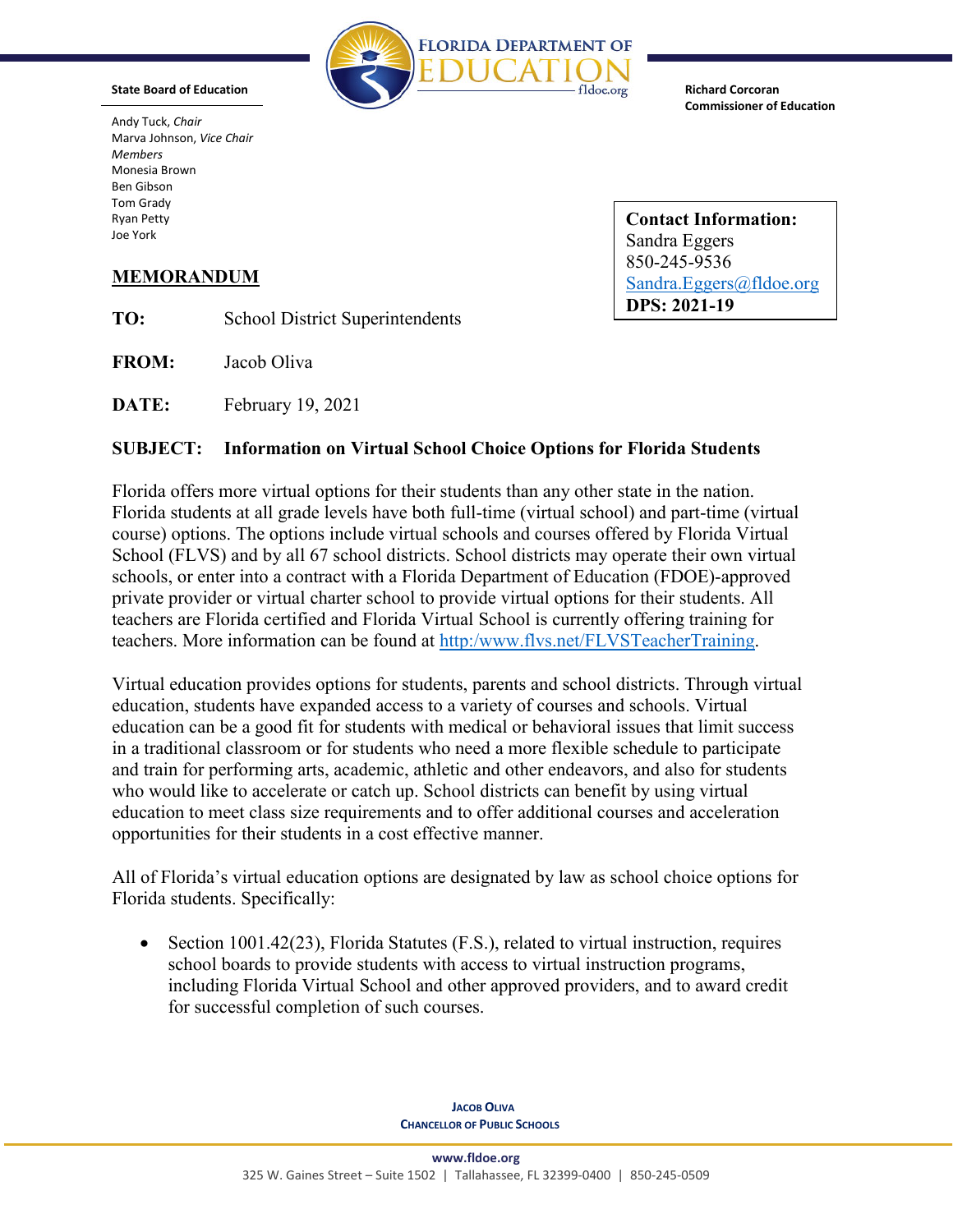Page TwoInformation on Virtual School Choice Options for Florida Students February 19, 2021

- Section  $1002.20(6)$ , F.S., related to educational choice, lists virtual instruction programs and Florida Virtual School as educational choice options.
- access to FLVS courses. For example, districts may not: • Section 1002.37(3)(c), F.S., related to Florida Virtual School, states that school districts may not limit student access to courses offered through Florida Virtual School. Recent legislation does not alter the school choice requirements related to
	- o Expressly limit a student from enrolling in FLVS courses at any time, or require students to withdraw or drop FLVS courses;
	- o Require students to enroll in district courses in the same subjects as FLVS courses (even in the case of graduation requirements in the final year or semester);
	- o Require students to take FLVS courses in addition to a full-time schedule at the school;
	- o Restrict students from taking FLVS courses for core subjects (allowing students to take FLVS courses only f or electives); or
	- o Limit the number of FLVS courses in which a student may enroll.
- Section 1002.45(1)(b), F.S., related to virtual instruction programs, requires school districts to provide all enrolled public school students the option of participating in part-time and full-time virtual instruction programs.
- requirement can be met through online courses offered by Florida Virtual School, • Section 1003.4282(4), F.S., related to the online course graduation requirement, states that a school district may not require a student to take the online course outside the school day or in addition to a student's courses for a given semester. This district virtual schools, traditional district schools or through dual enrollment.
- Section 1003.498(2)(a), F.S., related to school district virtual course offerings, allows students enrolled in the district to register and enroll in online courses offered by their school district.
- Section 1003.498(2)(b), F.S., related to school district virtual course offerings, allows students enrolled in the district to register and enroll in an online course offered by any other school district in the state.
- that access to these online courses shall be available during the school day and that a which is in addition to the student's courses for a given term or on school grounds. • Section 1003.498(3), F.S., related to school district virtual course options, requires district may not require a student to take an online course outside the school day
- Section 1003.499(1)(b), F.S., related to Florida-approved courses and tests, creates the Florida-approved courses and tests initiative to expand student choices in selecting high-quality online courses, and those using blended learning models.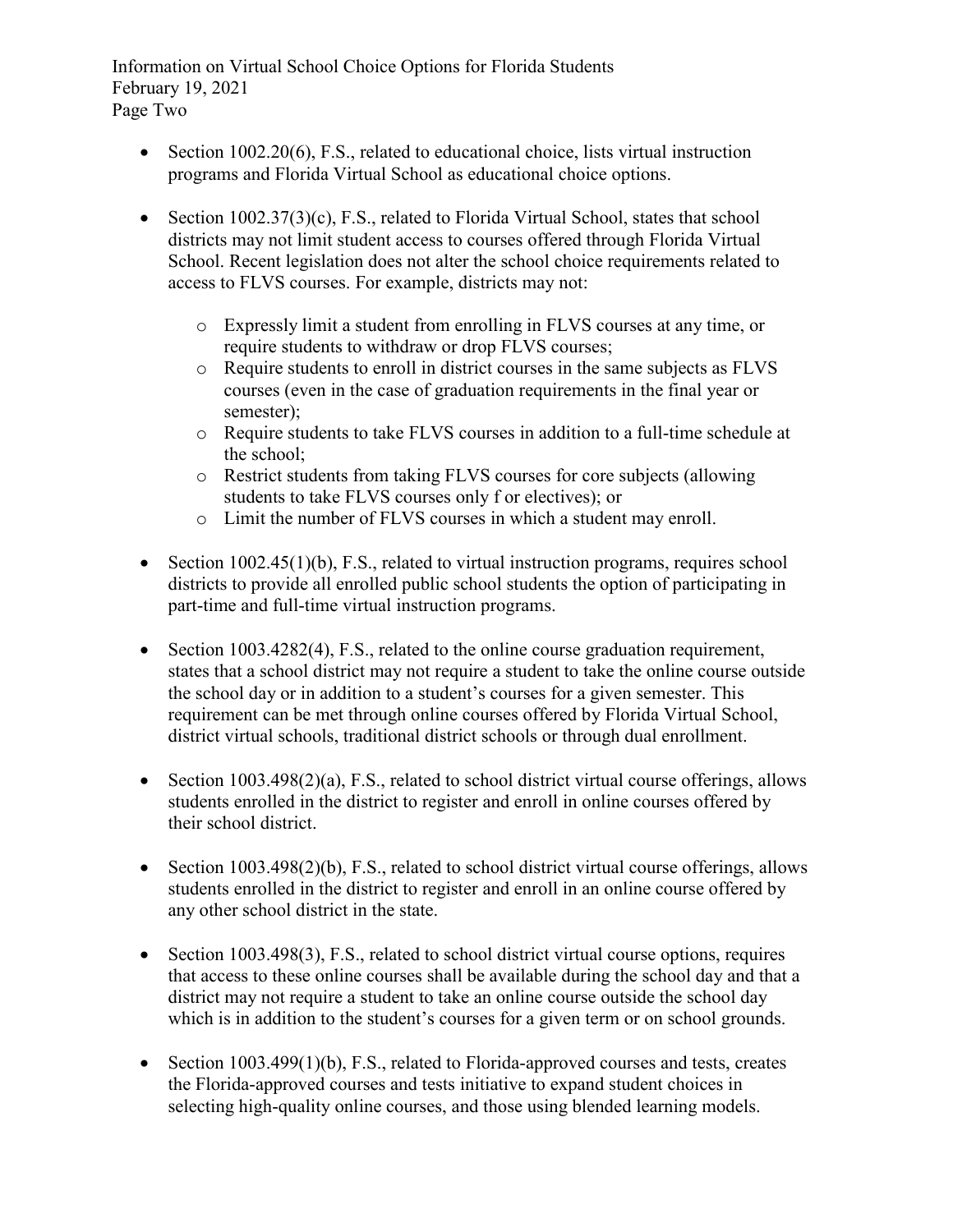Page Three Information on Virtual School Choice Options for Florida Students February 19, 2021

• Section  $1007.27(1)$ , F.S., related to articulated acceleration mechanisms, specifies that articulated acceleration mechanisms must be available for secondary (and postsecondary) students and include dual enrollment, Advanced Placement and credit earned through Florida Virtual School.

In addition to providing virtual options for their students and allowing access to virtual options offered by other school districts and Florida Virtual School, districts are also required to inform parents about these options:

- Section 1001.42(17), F.S., related to public information and parental involvement, requires school boards to adopt procedures to adequately inform the general public about the public education programs within the district and educational opportunities available through Florida Virtual School.
- Section 1002.37(10)(d), F.S., states: *Unless an alternative testing site is mutually agreed to by the Florida Virtual School and the school district or as contracted under s. 1008.24, F.S., all statewide assessments must be taken at the school to which the student would be assigned according to district school board attendance areas. A school district must provide the student with access to the school's testing facilities and the date and time of the administration of each examination or assessment.*
- Section 1002.45(1)(b), F.S., related to virtual instruction programs, requires school districts to notify parents in writing about at least one open enrollment window of 90 days for the district's virtual instruction programs.
- Section 1002.45(6)(b), F.S.: …*each student enrolled in a virtual instruction program or virtual charter school must take statewide assessment pursuant to s. 1008.22. Statewide assessments may be administered within the school district in which such student resides, or as specified in the contract in accordance with s. 1008.23(3). If requested by the approved provider or virtual charter school, the district of residence must provide the student with access to the district's testing facilities.*
- Section 1002.45(10), F.S., related to marketing, specifies that each school district shall provide notification to parents and students about a student's right and choice to participate in a district virtual instruction program, to include virtual charter schools and courses offered by Florida Virtual School.
- Section  $1003.02(1)(i)$ , F.S., related to parental notification of acceleration options, requires district school boards to notify parents of students in or entering high school of the opportunity and benefits of various acceleration options, including Florida Virtual School courses.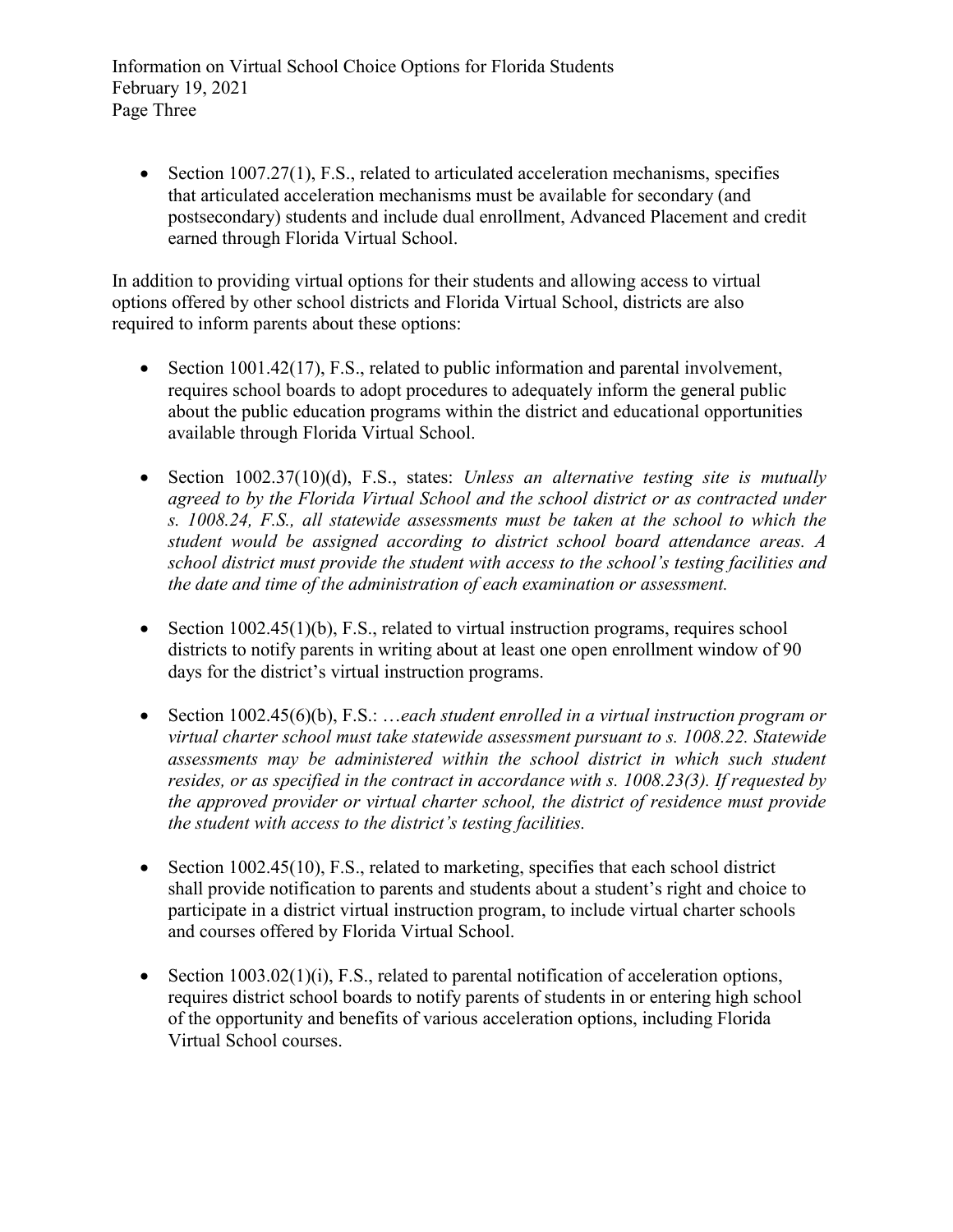Page Four Information on Virtual School Choice Options for Florida Students February 19, 2021

 pursue their educational and life goals and provides school districts with another mechanism School choice through virtual education provides students with additional opportunities to to serve students with diverse needs. The department developed the attached  $Q \& A$  to help students, parents and districts better understand the array of virtual education options.

JO/se

Attachment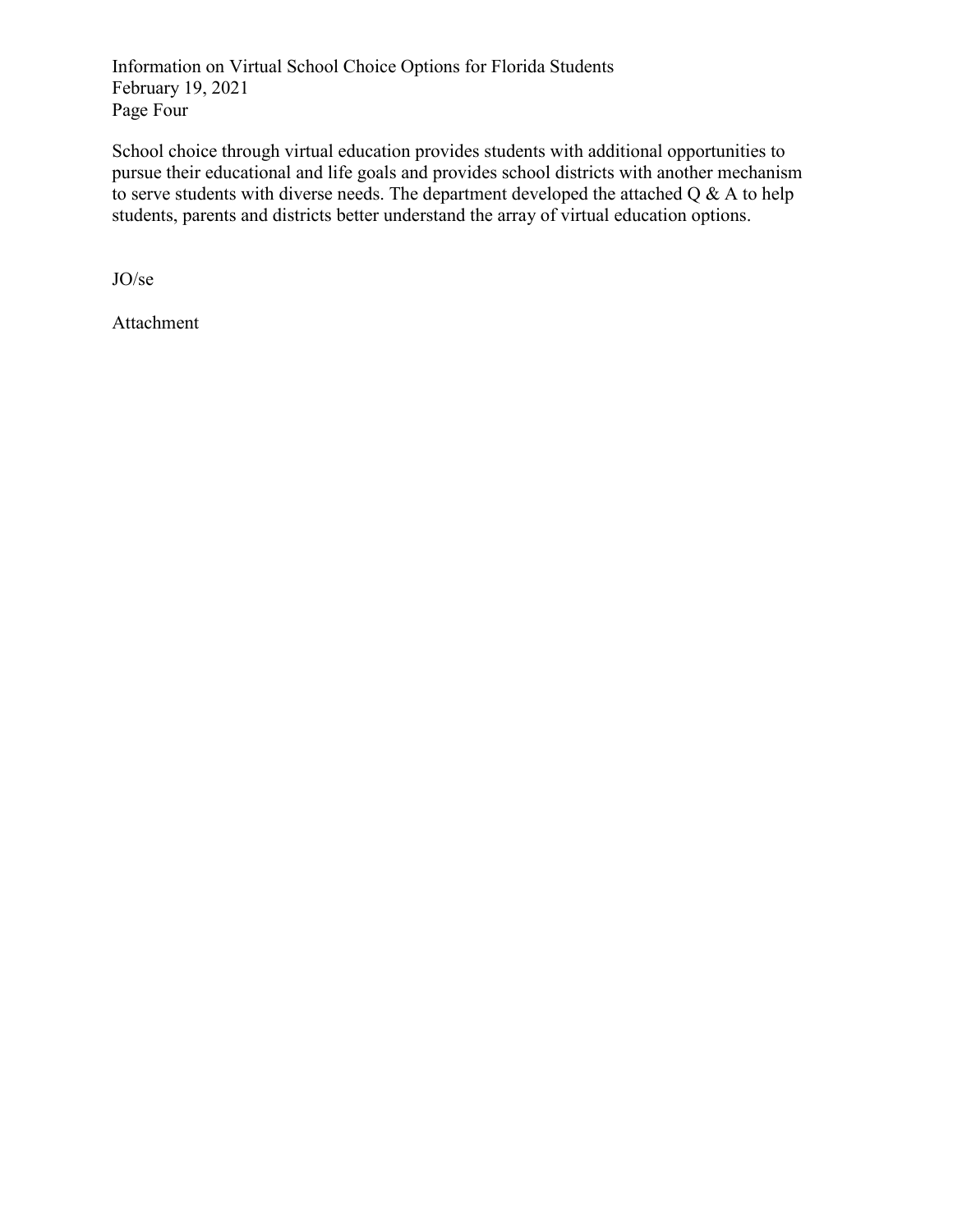#### **1. What virtual education choices are available for Florida students?**

Florida students may choose to enroll as full-time or part-time public school students in any virtual school offered by any school district or Florida Virtual School (FLVS).

#### **2. May students enroll as full-time students in a virtual school provided by another school district?**

Yes, students may enroll in a virtual school provided by another school district.

#### **3. What types of online courses may students take from FLVS and district virtual schools?**

 These courses range from credit recovery and general education courses to Honors, Virtual schools offer a variety of courses to include core academic and elective courses. Advanced Placement and Career and Technical Education courses. The Florida Online Course Catalog lists over 16,000 online courses offered by school districts, Florida Department of Education (FDOE)-approved providers and FLVS. These include almost 400 unique course titles. To access this valuable resource, please visit [http://app4.fldoe.org/coursecatalog/.](http://app4.fldoe.org/coursecatalog/)

# **and online courses directly to students? 4. Do FDOE-approved private providers offer public virtual instruction programs**

No. FDOE-approved providers offer their public virtual instruction programs and online courses through a contract with a public school district in Florida. The district is still responsible for maintaining, updating and reporting student information for public school students residing in the district and for the student progression, promotion and graduation of these students. However, students enrolled in the district are able to enroll in any available and appropriate online course offered by an FDOE-approved private provider through any school district in the state.

#### **5. Are there limitations on the online courses students may take?**

 Students may choose any course that is available and appropriate for them based on their appropriate for the student to take it from the district virtual school, from a virtual school in another school district or from FLVS. age, grade level, academic history and educational goals. If the course is deemed appropriate for the student to take in his or her district public school, then it would be

#### **6. May districts establish eligibility criteria to participate in virtual education options?**

Virtual instruction programs and courses are designated as school choice options for students. A district may not establish eligibility criteria that would limit student access to virtual choice options. This includes requiring a student to have a specific grade point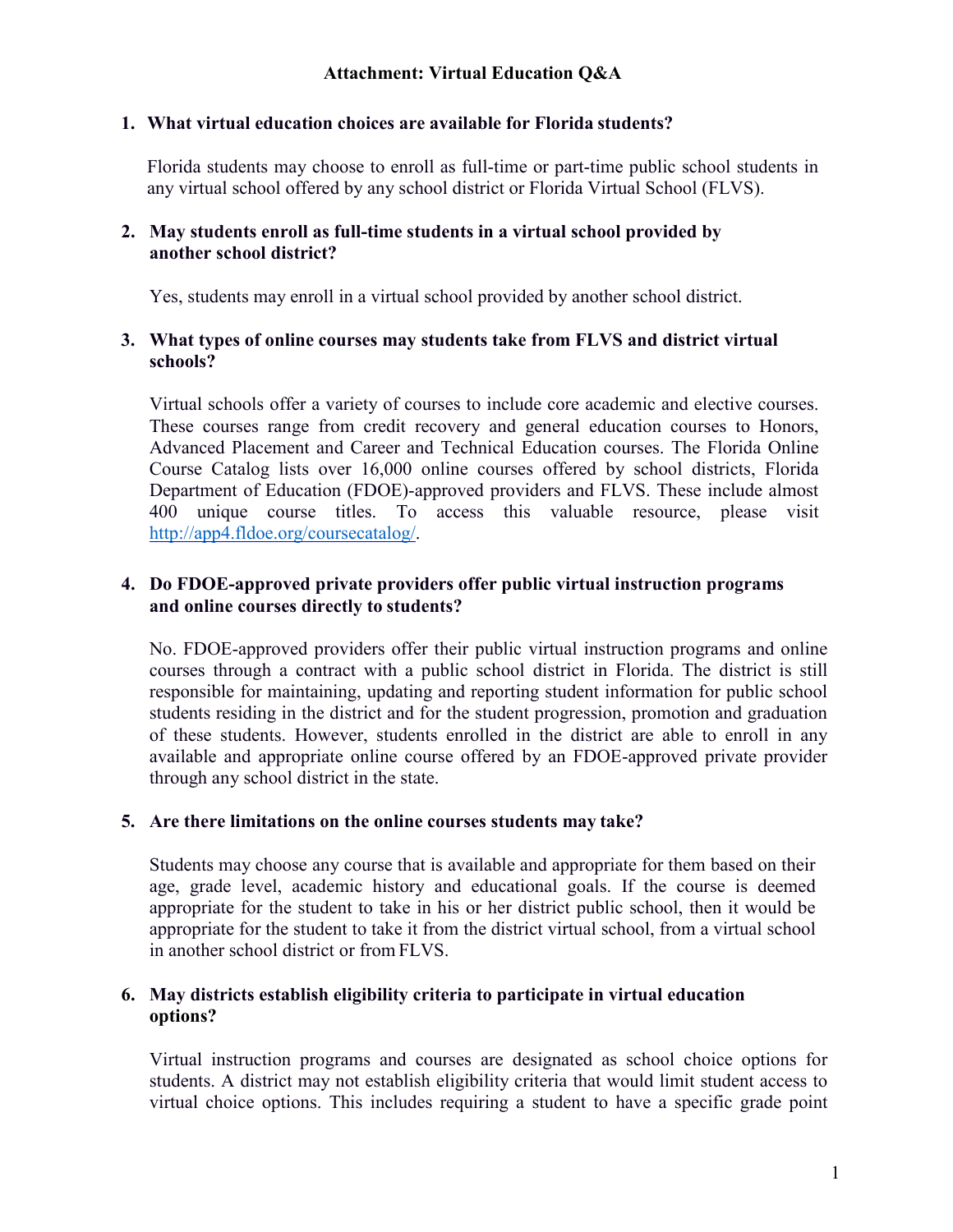#### **Attachment: Virtual Education Q&A**

average to participate in a virtual education choice option. However, a district does have the responsibility of providing guidance to students based on the student's academic history and educational goals. This should be addressed on an individual basis rather than setting policies that preclude a whole segment of the student population from participating in virtual education.

#### **7. May districts limit student choice to participate in virtual education options?**

The school counselor has a role to play in determining whether an online course is appropriate for the student based on the student's academic history and academic goals. However, a district:

- May not expressly limit a student from enrolling in online courses offered by the school district, another school district or FLVS;
- at the school; • May not require students to take online courses in addition to a full-time schedule
- May not limit the number of online courses in which district students may enroll (based on the student's goals and academic history);
- May not deny access to an online course because the course is offered at the student's traditional school;
- May not require students to enroll in a district online course instead of those offered by other school districts or FLVS;
- May not require a student to withdraw from an online course to take the course at the district school;
- May not restrict students from taking online courses for core subjects (allowing students to take online courses only for electives); or
- May not require a student to enroll in a course at a district school in the same subjects as the online course (even in the case of graduation requirements in the final year or semester).

Please note, however, that students enrolled in the district are subject to district policies relating to student progression. While a district may not artificially limit a student's enrollment in online courses offered by the school district, another school district or FLVS if the student would be academically eligible to enroll in the same courses in a brick-andmortar setting within the district, a district still has authority and responsibility to provide academic guidance to their students. This includes limiting enrollment in courses for which the student is not academically qualified in the same manner it would limit a student from enrolling in brick-and-mortar courses for which the student was not academically qualified.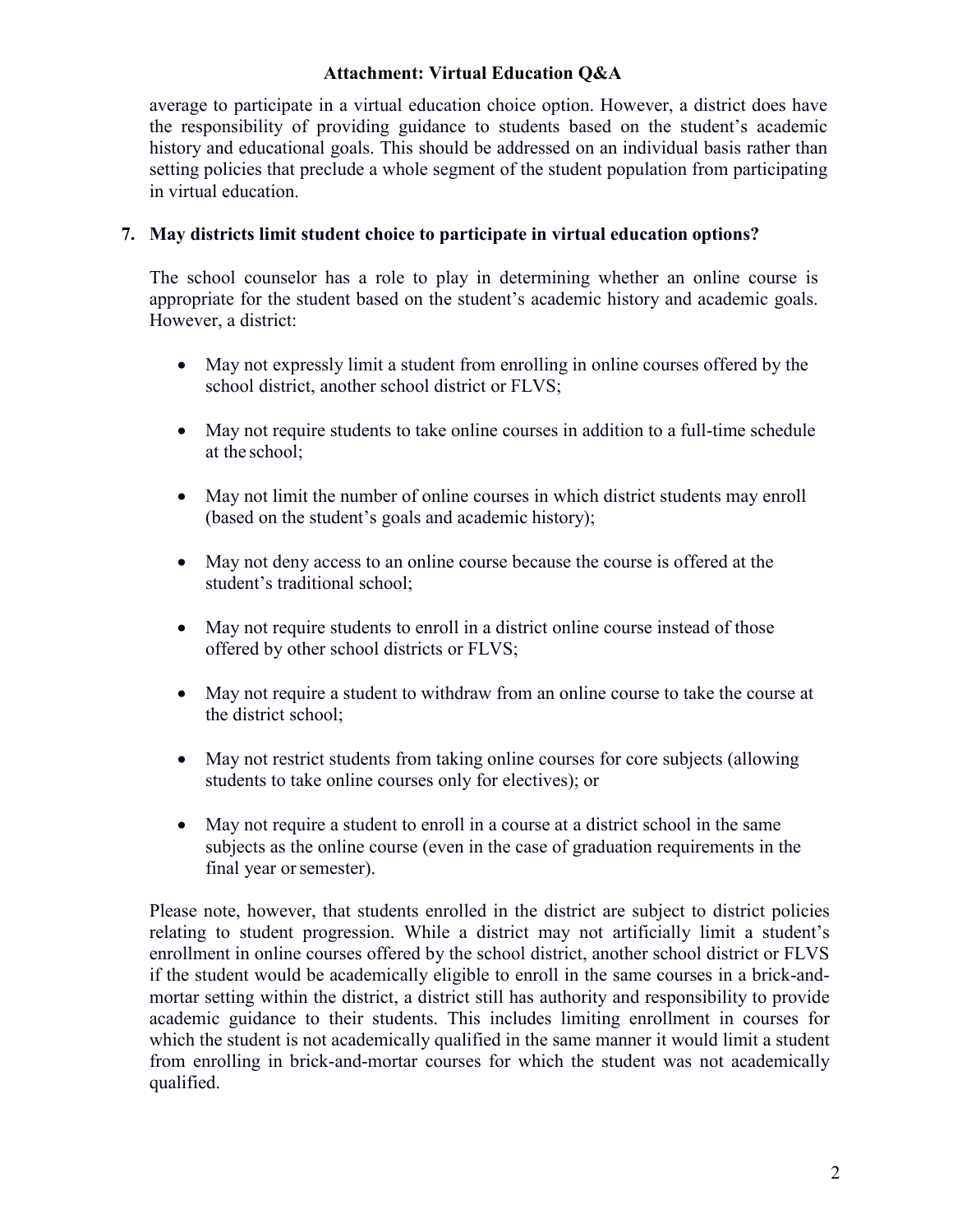#### **Attachment: Virtual Education Q&A**

#### **8. May districts include policies in the district's student progression plan which limit student choice for the various virtual options specified in law?**

No. The district may not include such policies in their student progression plans. For example a district student progression plan may not require students to take online courses from the district and limit or deny access to online courses offered through other school districts and FLVS.

## **9. If a student is enrolled in a choice option within the school district, can the district limit choice to other options, including virtual education options?**

 that choice option upon maintaining enrollment in those specific program courses. If a student has selected a choice option within the school district that is comprised of specific program courses, the district may condition the student's continued enrollment in

#### **10. Are districts required to provide access to online courses during the school day?**

Yes. Section 1001.42(23), F.S., requires districts to provide access to virtual options offered through the school district, approved providers and FLVS. Sections 1003.498 and 1003.4282, F.S., state that school districts may not require students to take online courses outside of the school day and in addition to the student's courses at the school for a given term.

# **11. May districts place limits on the number of students taking district online courses?**

Districts may place such limits based on the available district resources allotted to each online course.

# **from another school district? 12. What steps should be taken when a student is interested in taking an online course**

Students must inform their district school about their desire to take an online course from another district. If the course is available and appropriate, both districts must exchange the necessary information at the point of enrollment and course completion to ensure accurate reporting of all required student and course information.

# **continue enrollment in the virtual choice option? 13. May school districts and FLVS set participation requirements for students to**

 student has to meet compulsory attendance requirements which mandate regular Yes. As a school choice option, the district or FLVS may specify participation requirements for continuation in the virtual program or course. In addition, a virtual attendance in school. Therefore, virtual students should be logging in and completing lessons, assignments and tests on a regular basis. Participation requirements with associated timeframes must be provided to students and parents up front. The home school district must be notified in a timely manner if withdrawal from the virtual option is imminent.